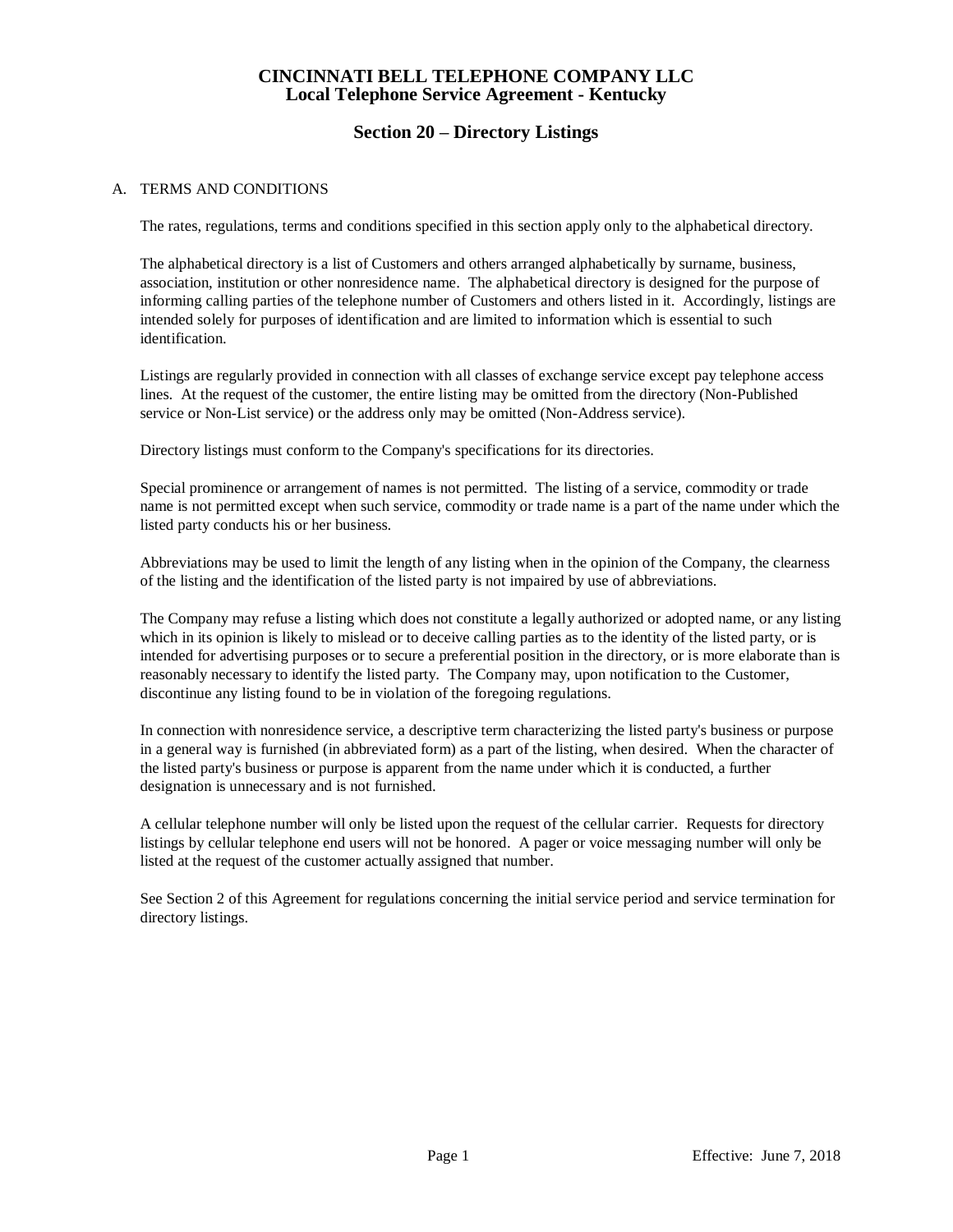### **Section 20 – Directory Listings**

#### B. PRIMARY LISTINGS

1. Terms and Conditions

A primary listing is the listing furnished as a part of the exchange service. It includes the name of the customer, a business, purpose or other nonresidence designation when required, the address (Post Office Box is not permitted for nonresidence listings), and the telephone number.

One primary listing is furnished with each residence or nonresidence line, Centrex service, or PBX system, except that when a customer has two or more lines with Hunting, only one primary listing is provided for the hunt group.

A dual name primary listing comprised of a surname, two first names, an address and a telephone number may be provided. Titles, middle names, and initials may be associated with the first names. This listing may be provided for two persons who share the same surname and reside or have a business at the same address or for a person known by two first names.

Supplementary material not regularly provided as part of a primary listing is classified as extra line matter.

2. Rates and Charges

The monthly rate for primary listings is included in the monthly rate for the service.

The initial charge for a Primary Listing applies when establishing or changing the Primary Listing except when one or more exchange access lines are established; or when changing from either non-published service, non-address service, or non-list service with a monthly rate to listed service.

The rates and charges for Primary Listings are shown in the Price List Section of this Agreement.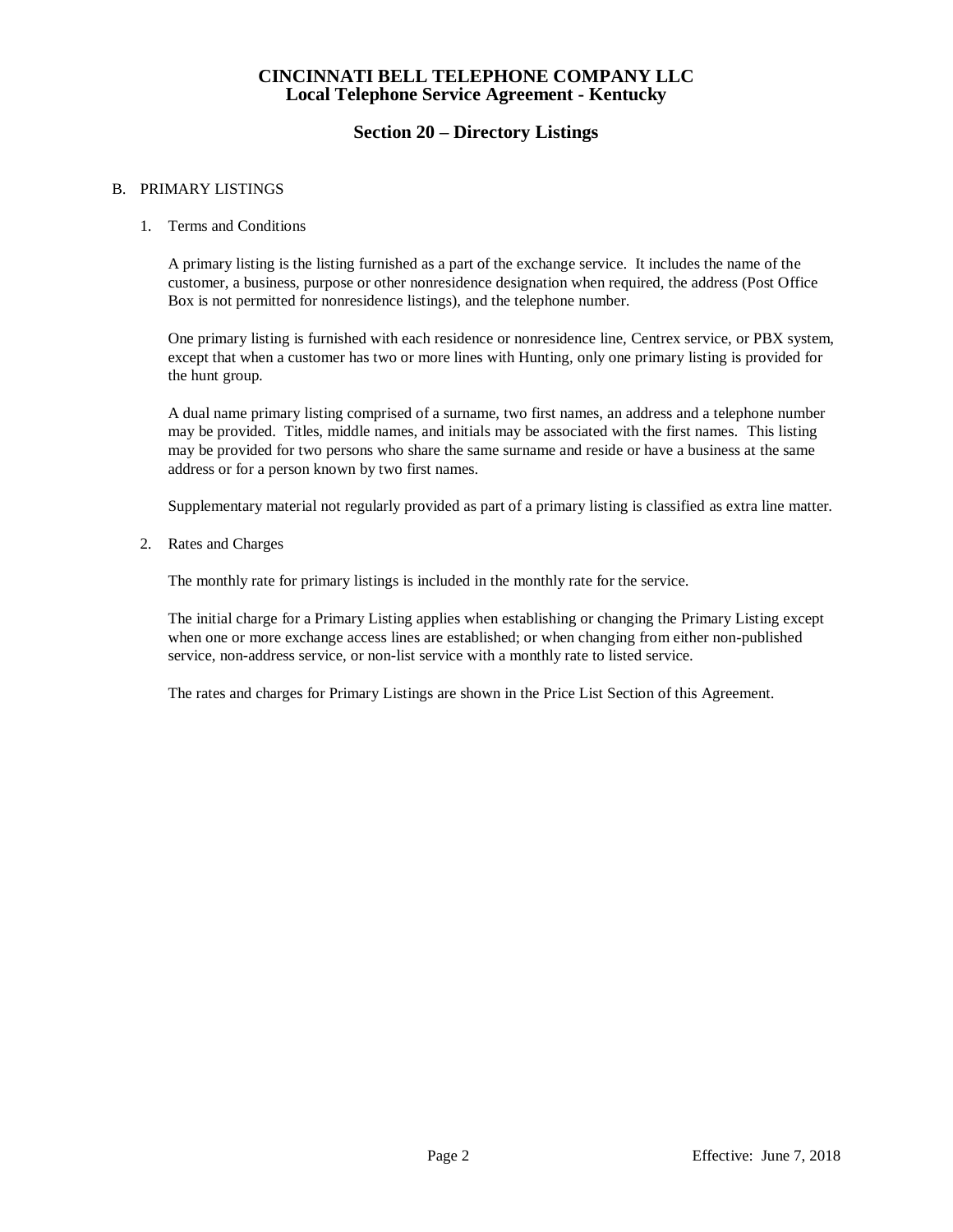#### **Section 20 – Directory Listings**

#### C. ADDITIONAL LISTINGS

#### 1. Terms and Conditions

Additional listings are similar to primary listings and furnished in addition to primary listings at the request of the Customer.

To be eligible for an additional listing, the Customer must pay the appropriate monthly rate, if any, for a primary listing or its equivalent.

Supplementary material not regularly provided as part of an additional listing is classified as extra line matter.

Cellular telephone, pager, or voice messaging services may subscribe for additional listings. However, due to the technical nature of these services, the Company may place limitations on, or refuse a listing for cellular, pager or voice messaging services.

Residential additional listings may be the names of members of the family, or others, residing in and part of the Customer's household. A dual name additional listing may be provided to the customer subject to the terms and conditions for dual name listings in Part B. of this section.

Additional listings furnished in connection with nonresidence service may be, but are not limited to:

The names of partners or members, if the Customer is a partnership.

The names of representatives or employees of the Customer.

The names of individuals and firms which the Customer owns or controls or is duly authorized to represent. An individual or firm is considered to be represented in business by a Customer only when the Customer furnishes bona fide representation and the relationship is one of principal and agent. Listings are not furnished when the representation is nominal or incidental and the party to be listed essentially is a patron, client or tenant of the customer. The furnishing of answering or secretarial services is not considered to be representation.

Obsolete names, colloquial names, abbreviated names, names which are commonly spelled in more than one way, and rearrangement of names, when they are not designed to secure preferential position in the directory or for advertising purposes.

Additional nonresidence listings are not permitted in connection with residence service.

#### 2 Rates and Charges

The initial charge for an Additional Listing applies when establishing or changing Additional Listings.

The monthly rate for an Additional Listing begins when the information records are posted. Information records are posted when the listing is accepted or when the directory in which it will appear is issued, at the option of the Customer.

The rates and charges for Additional Listings are shown in the Price List Section of this Agreement.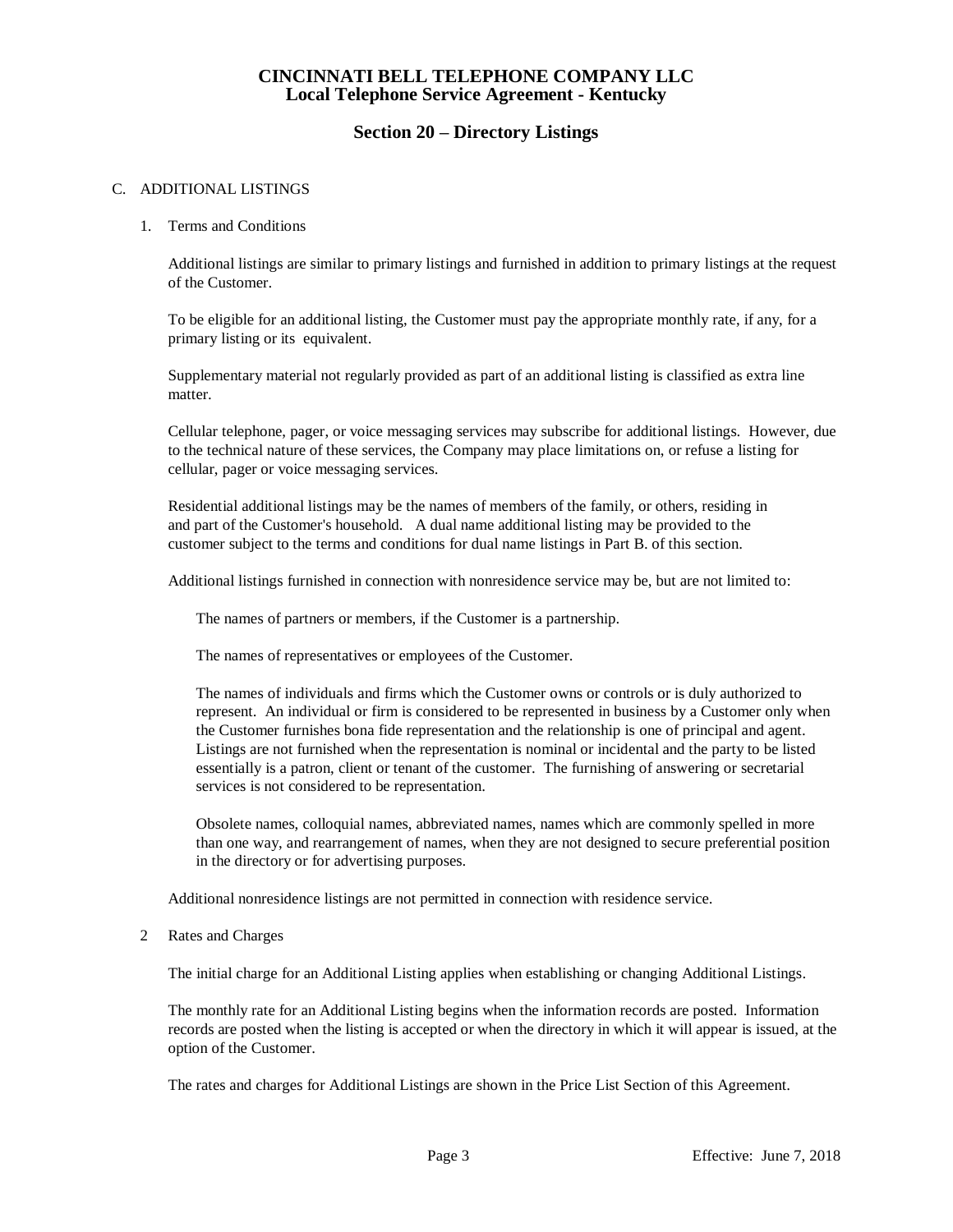### **Section 20 – Directory Listings**

#### D. ALTERNATE LISTINGS

#### 1. Terms and Conditions

Alternate listings are supplementary listings which usually follow a primary or regular additional listing and refer a calling party to other telephone numbers under certain conditions. The alternate telephone numbers may be those of other customers, subject to their consent.

To be eligible for an alternate listing, a Customer must pay the appropriate monthly rate, if any, for a primary listing or its equivalent.

Cellular telephone, pager or voice messaging services may subscribe for alternate listings. However, due to the technical nature of these services, the Company may place limitations on, or refuse a listing for cellular, pager or voice messaging services.

2 Rates and Charges

The initial charge for an Alternate Listing applies when establishing or changing Alternate Listings.

The rates and charges for Alternate Listings are shown in the Price List Section of this Agreement.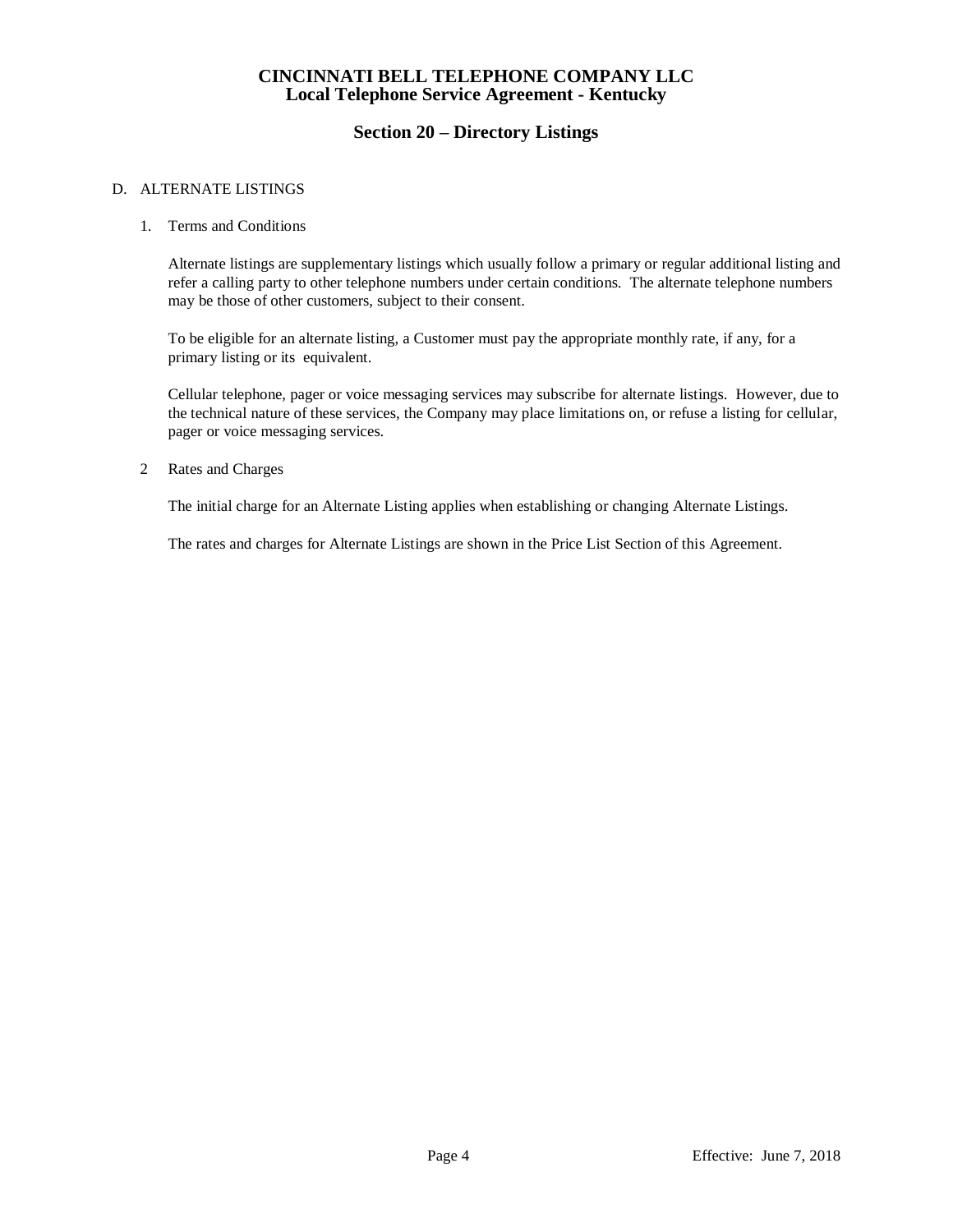## **Section 20 – Directory Listings**

#### E. FOREIGN LISTINGS

#### 1. Terms and Conditions

Foreign listings are listings in an alphabetical directory of an exchange other than the exchange in which the listed service is furnished. Foreign listings are similar to primary listings, except that extra line matter is sometimes required to direct the calling party in placing the call when the number cannot be dialed.

#### 2. Rates and Charges

The initial charge for a Foreign Listing applies when establishing or changing Foreign Listings.

The rates and charges for Foreign Listings are shown in the Price List Section of this Agreement.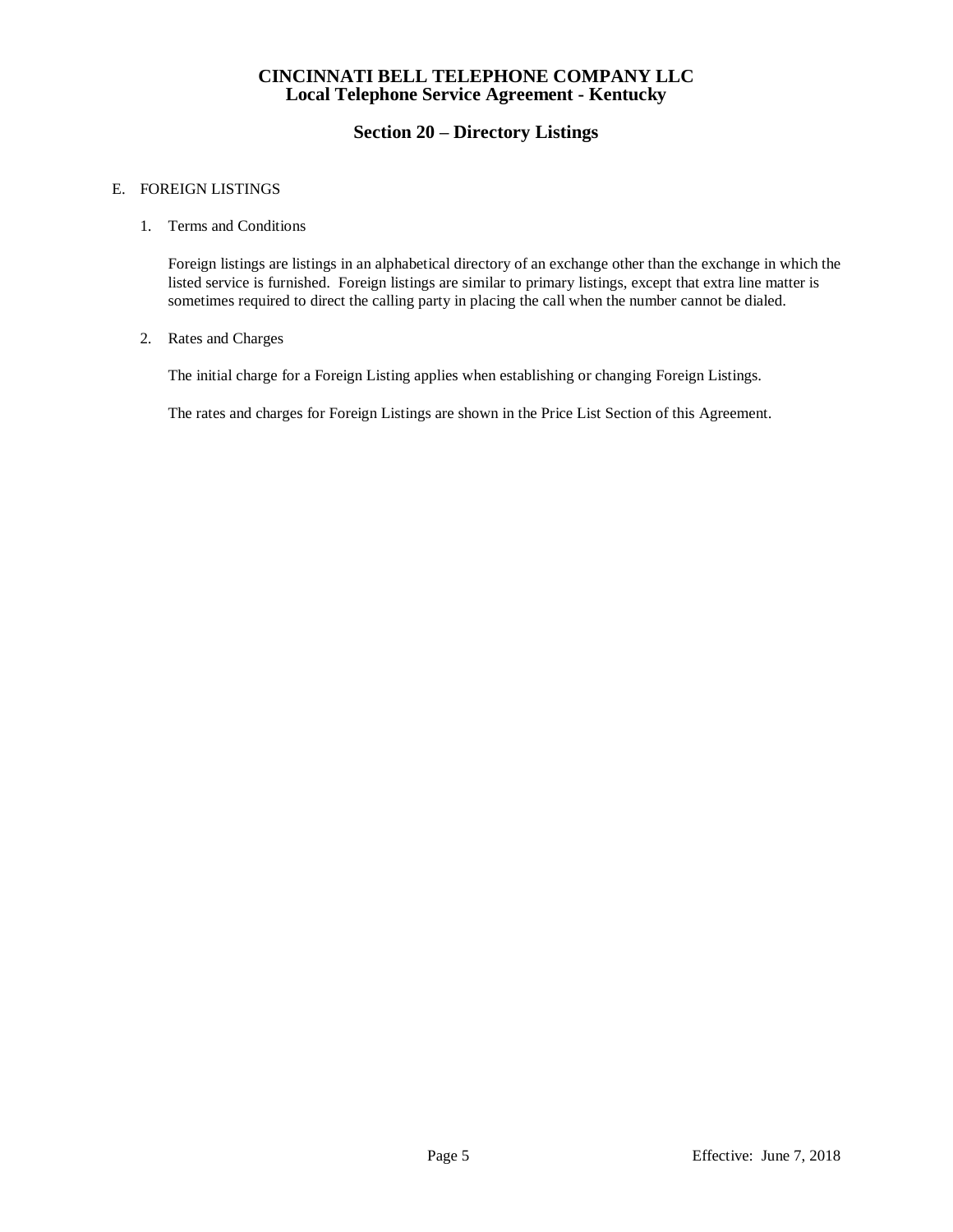### **Section 20 – Directory Listings**

#### F. NON-PUBLISHED SERVICE

#### 1. Terms and Conditions

The name, address and telephone number of non-published service is not listed in the Company's alphabetical directories. The name and address, but not the telephone number, appear on information records available to the general public.

When calling the Universal Emergency Number Service (911), a Customer forfeits the privacy afforded by Non-Published Service to the extent that the telephone number associated with the originating station is furnished to the Public Safety Answering Point on a call-by-call basis for the purpose of responding to emergency calls.

Incoming calls to non-published service will be completed by the Company only when the calling party places the call by number. The Company will adhere to this practice regardless of any claim of emergency the calling party may present. The acceptance by the Company of the Customer's request to refrain from publishing his or her telephone number in the directory does not create any relationship or obligation, direct or indirect, to any person other than the Customer.

In the absence of gross negligence or willful misconduct, no liability for damages arising from publishing the telephone number of non-published service in the directory or disclosing the number to any person shall attach to the Company. Where such a number is published in the directory, the Company's liability will be limited to and satisfied by a refund of any monthly charges which the Company may have made under this Part F, for non-published service.

The Customer indemnifies and saves the Company harmless against any and all claims for damages caused or claimed to have been caused, directly or indirectly, by the publication of the number of a non-published service or the disclosing of the number to any person. For additional liability information see Section 2 of this Agreement.

Providing the name, address and/or telephone number of a non-published service Customer for billing purposes only, to the Customer's primary interexchange carrier, does not constitute publication or disclosure of the Customer's name, address, and/or number.

Interexchange Carriers must not release the name, address, and/or telephone number of any non-published service Customer without the written consent of the Company and the Customer. Exceptions to this rule are as follows:

Use of name and address for the rendering of the interexchange carrier's bill to the Customer.

Release of the telephone number only for purposes of detail billing.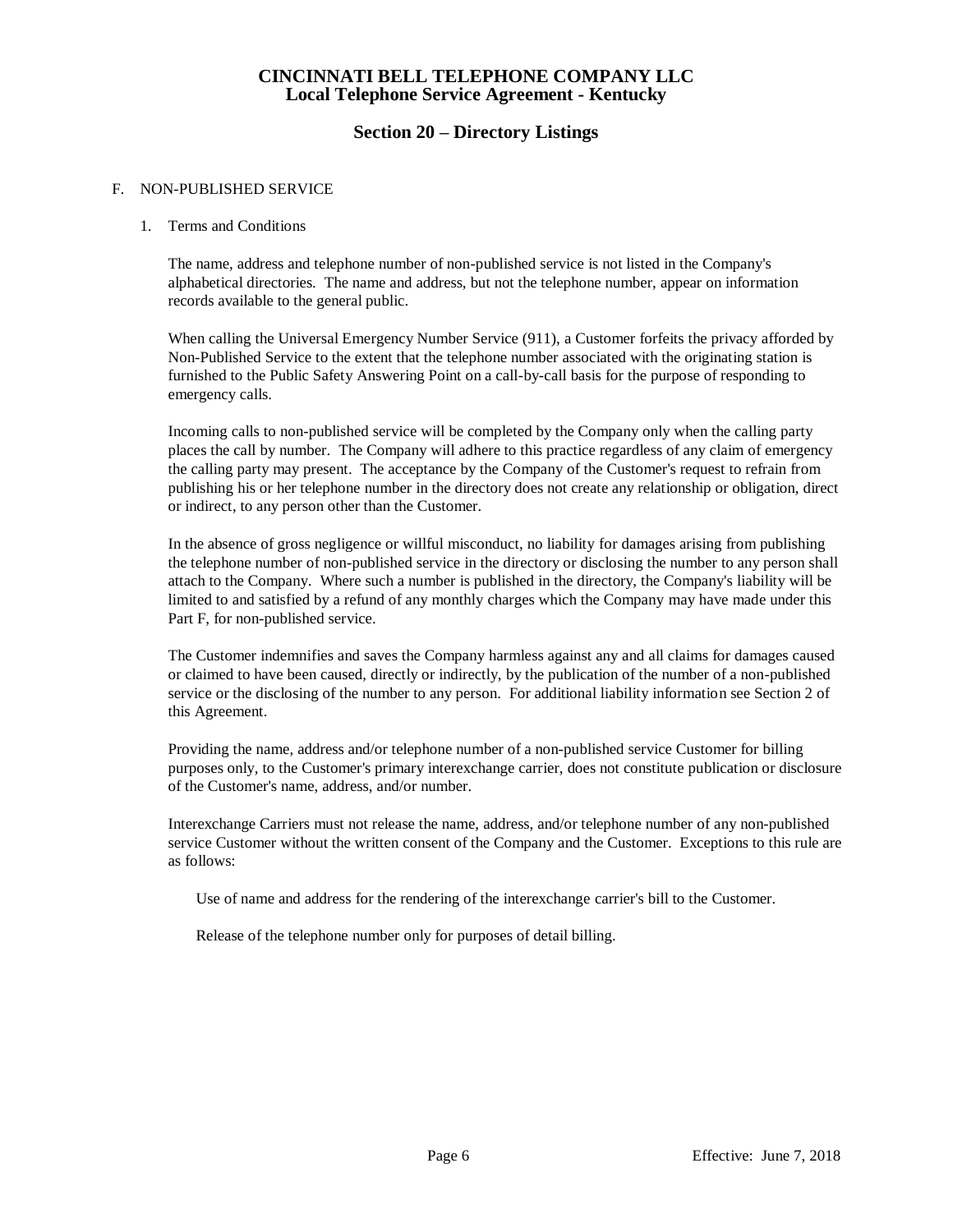### **Section 20 – Directory Listings**

#### F. NON-PUBLISHED SERVICE (Continued)

#### 2. Rates and Charges

The initial charge for Non-Published Service applies when establishing or changing the Non-Published listing except when one or more exchange access lines are established or where assistance is requested in stopping harassing or obscene calls and Non-Published service is provided for a temporary period of 30 days or less to discourage the caller.

The monthly rate for Non-Published service does not apply:

To Pay Telephone Access Lines

To foreign exchange service where the Customer is also furnished exchange service from the normal exchange.

To additional service furnished to the same Customer at the same address.

Where the Customer has other service listed in the same name in the alphabetical directory for the territory in which the Customer is located, provided that both services are of the same class, or if the services are of different classes, arrangements have been made so that calls to the listed number will be answered at all times.

Where a Customer is a permanent guest residing in a hotel or club and has an additional listing showing the telephone number included with the primary directory listing furnished the hotel or club.

Where service is installed for a temporary period.

Where assistance is requested in stopping harassing or obscene calls and non-published service is provided for a temporary period of 30 days or less to discourage the caller.

The rates and charges for Non-Published Service are shown in the Price List Section of this Agreement.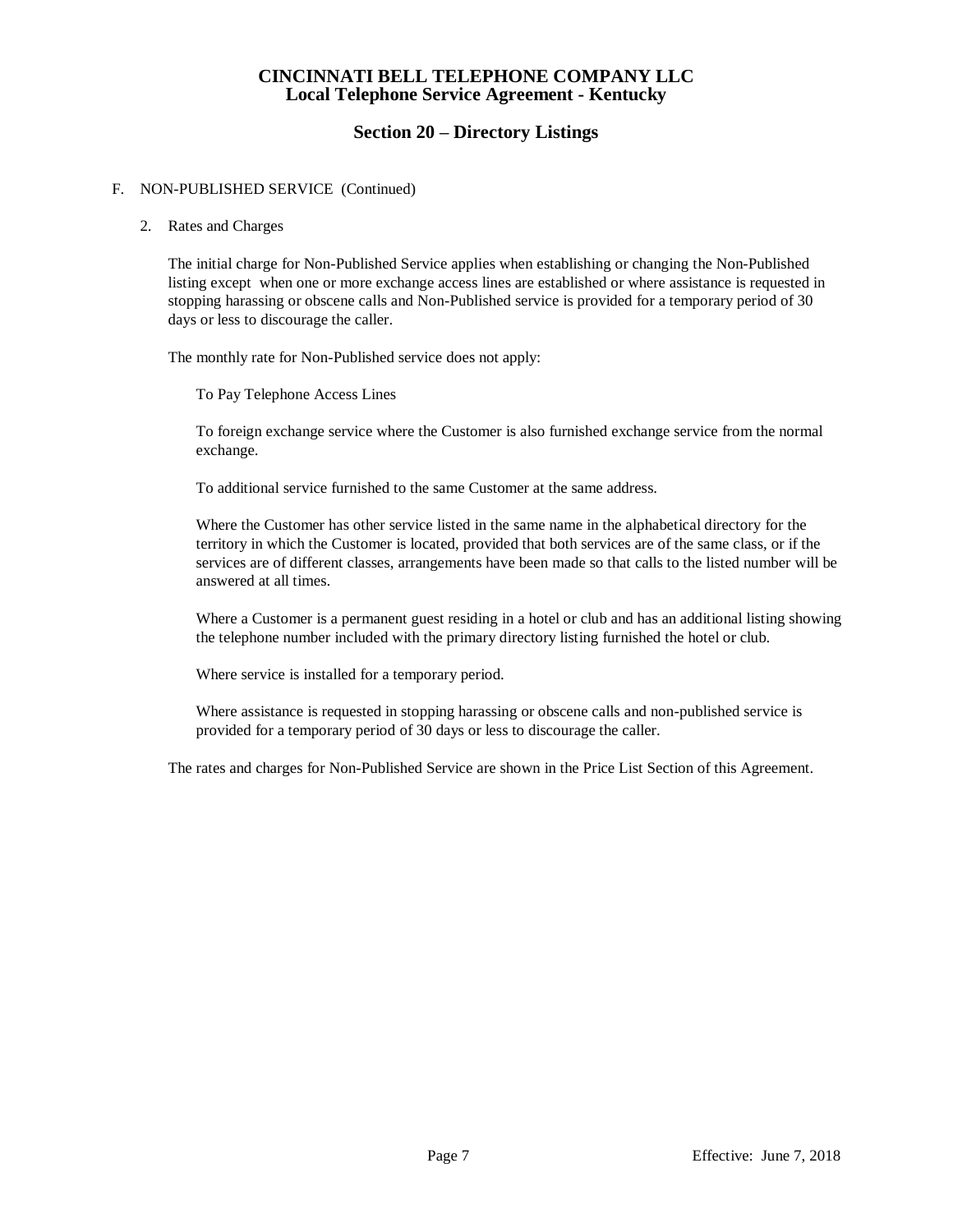### **Section 20 – Directory Listings**

#### G. NON-LIST SERVICE

#### 1. Terms and Conditions

Non-List Service allows Customers to exclude their name, address, and telephone number from appearing in the Company's alphabetical directories. However, the Customer's name, address, and telephone number will appear in the Directory Assistance information database and will be furnished to the calling party when requested through Directory Assistance.

When calling the Universal Emergency Number Service (911), a Customer forfeits the privacy afforded by Non-List Service to the extent that the name, address, and telephone number associated with the originating station is furnished to the Public Safety Answering Point on a call-by-call basis for the purpose of responding to emergency calls.

The acceptance by the Company of the Customer's request to refrain from publishing the Customer's name, address and telephone number in the directory does not create any relationship or obligation, direct or indirect, to any person other than the Customer.

In the absence of gross negligence or willful misconduct, no liability for damages arising from publishing the name, address or telephone number of a Non-List Service Customer in the directory will attach to the Company, and where such name, address, and telephone number are published in the directory, the Company's liability will be limited to and satisfied by a refund of any monthly charges which the Company may have made under this Part G for Non-List service.

The Customer indemnifies and saves the Company harmless against any and all claims for damages caused or claimed to have been caused, directly or indirectly, by the publication of the name, address and telephone number of a Non-List Service Customer. For additional liability information, see Section 2 of this Agreement.

Providing the name, address and telephone number of a Non-List Service Customer for billing purposes only, to the customer's primary interexchange carrier, does not constitute publication or disclosure of the address.

Interexchange Carriers must not release the name, address and telephone number of any Non-List Service Customer without the written consent of the Company and the Customer, except when the address is used for the purpose of rendering the interexchange carrier's bill to the customer.

2. Rates and Charges

The initial charge for Non-List service applies when establishing or changing the listing information associated with the address. The initial charge does not apply when the Non-List Service is set-up at the same time that the primary listing associated with the access line is established.

The rates and charges for Non-List Service are shown in the Price List Section of this Agreement.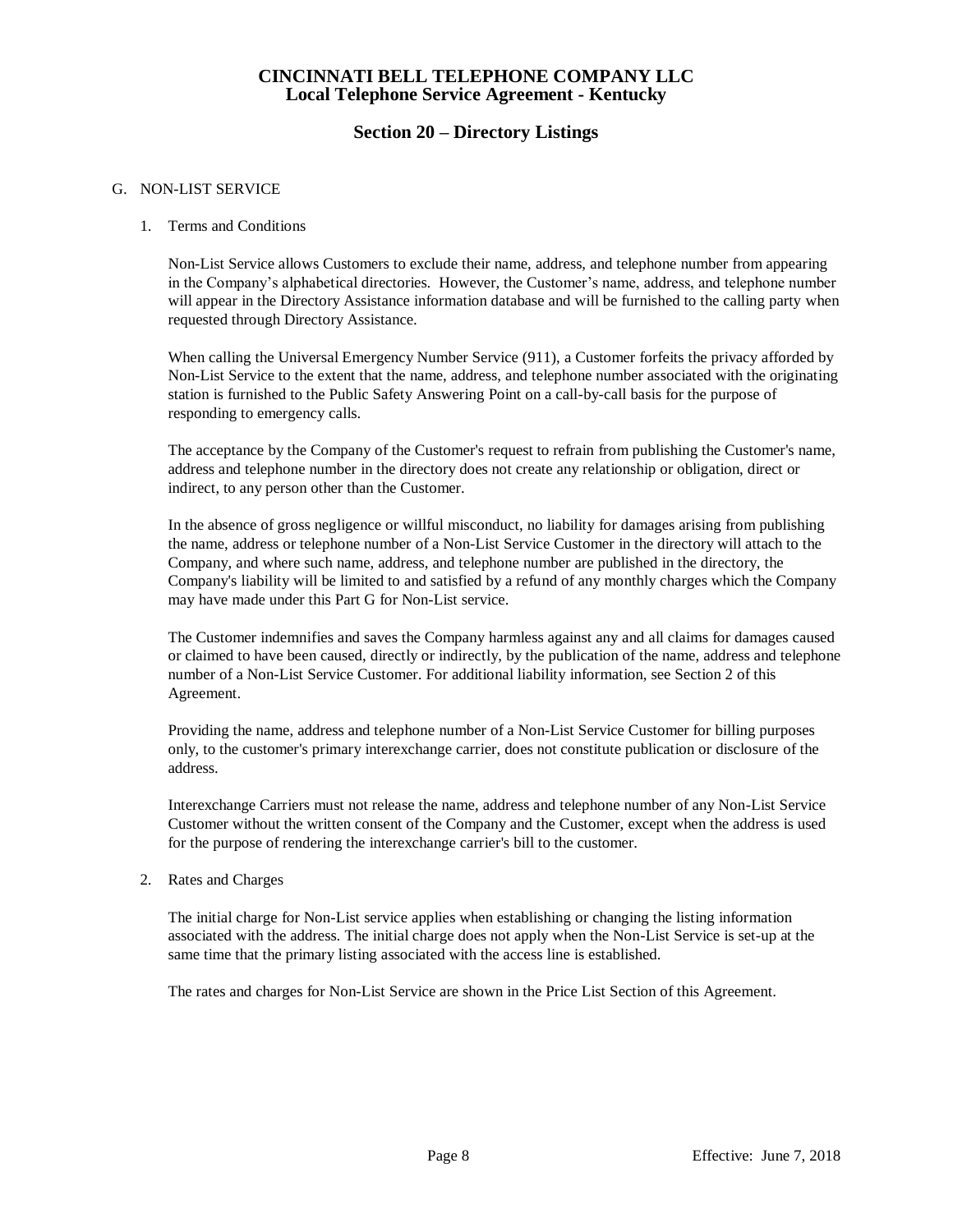### **Section 20 – Directory Listings**

#### H. NON-ADDRESS SERVICE

#### 1. Terms and Conditions

Non-Address Service allows Customers to list their name and telephone number in the alphabetical directory or information records available to the general public but not to list the address where the telephone service is located.

When calling the Universal Emergency Number Service (911), a Customer forfeits the privacy afforded by Non-Address Service to the extent that the address associated with the originating station is furnished to the Public Safety Answering Point on a call-by-call basis for the purpose of responding to emergency calls.

The acceptance by the Company of the Customer's request to refrain from publishing the Customer's address in the directory does not create any relationship or obligation, direct or indirect, to any person other than the Customer.

In the absence of gross negligence or willful misconduct, no liability for damages arising from publishing the address of Non-Address Service in the directory or disclosing the address to any person will attach to the Company, and where such an address is published in the directory, the Company's liability will be limited to and satisfied by a refund of any monthly charges which the Company may have made under this Part H for Non-Address service.

The Customer indemnifies and saves the Company harmless against any and all claims for damages caused or claimed to have been caused, directly or indirectly, by the publication of the address of a Non-Address Service Customer or the disclosing of the address to any person. For additional liability information see Section 2 of this Agreement.

Providing the address of a Non-Address Service Customer for billing purposes only, to the Customer's primary interexchange carrier, does not constitute publication or disclosure of the address.

Interexchange Carriers must not release the address of any Non-Address Service Customer without the written consent of the Company and the Customer, except when the address is used for the purpose of rendering the interexchange carrier's bill to the Customer.

2. Rates and Charges

The initial charge for Non-Address Service applies when establishing or changing the listing information associated with the address. The initial charge does not apply when the Non-Address Service is set-up at the same time that the primary listing associated with the access line is established.

The rates and charges for Non-Address Service are shown in the Price List Section of this Agreement.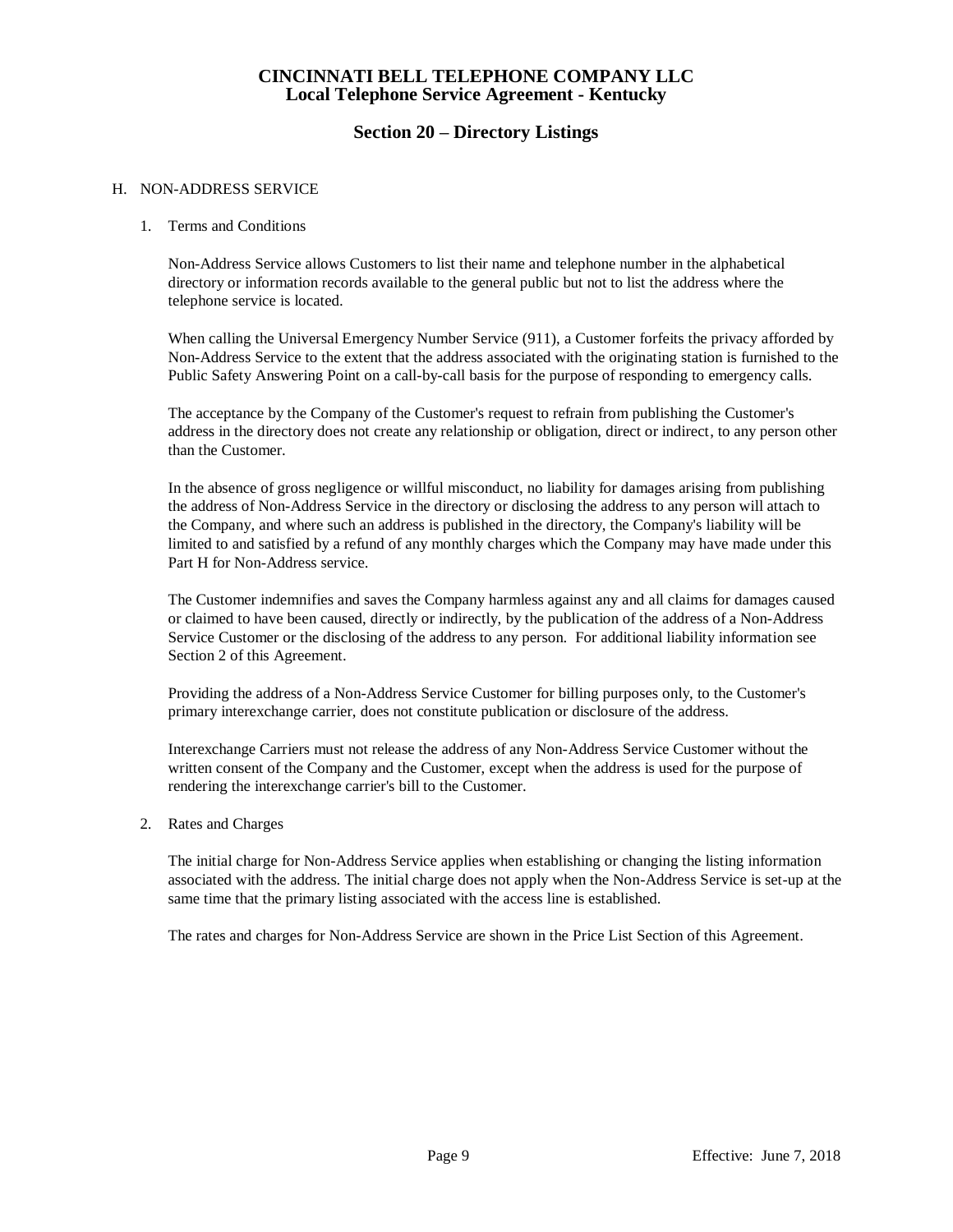## **Section 20 – Directory Listings**

#### I. LOGO LISTINGS

1. Terms and Conditions

Logo Listings allow residential customers to make their listing in the White Pages alphanumeric directory distinctive by captioning their listing with a logo that depicts their hobby, interest, or school.

Only residential service customers may subscribe to Logo Listings.

Subscribers must select from a list of logos provided by the Company. Customers are not allowed to create their own logos.

Logo Listings may be purchased for primary, additional, or alternate listings.

The minimum period for Logo Listings is the entire directory period which is generally one year. Customers requesting cancellation and/or discontinuation of the Logo Listing after the directory close date will be charged for the Logo Listing until a new directory is issued which does not have the Logo Listing included.

Customers may pay for the Logo Listing by paying the charge for one year as an up front one time charge rather than paying the monthly charge. Customers making the annual payment will not receive a refund in the event that the Customer does not continue service at that address or telephone number for the entire directory period.

2. Rates and Charges

The rates and charges for Logo Listings are shown in the Price List Section of this Agreement.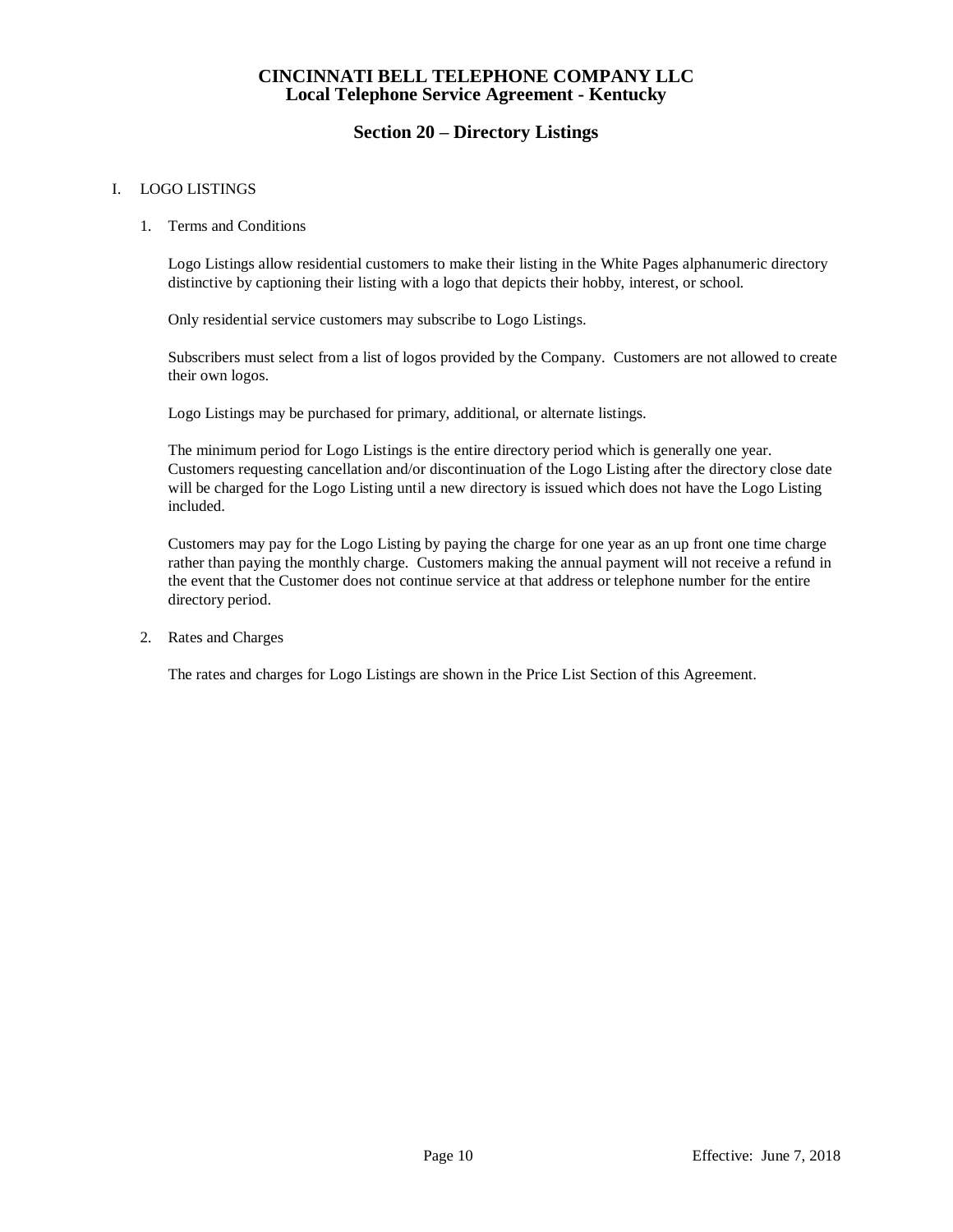### **Section 20 – Directory Listings**

#### J. ELECTRONIC ADDRESS LISTINGS

#### 1. Terms and Conditions

Electronic Address Listings provide listing information associated with the Customer such that the Customer may be contacted via electronic (computer) access using the Customer's Uniform Resource Locator (URL) and/or E-Mail address.

The rates and regulations specified herein apply only to listings in the White Pages alphabetical directory.

Listings must conform to the Company's specifications with respect to its directories. The Company reserves the right to reject listings when in its sole judgment, such listings would violate the integrity of Company records and its directories, confuse individuals using the directory, or when the subscriber cannot provide satisfactory evidence that he/she is authorized to do business as requested.

Electronic Address Listings may or may not be associated with a primary or regular additional listing.

Electronic Listings will be accepted for parties who do not purchase their local telephone service from the Company. Listings for parties whose telephone service is not provided by the Company must pay for their listing on an annual basis prior to the listing appearing in the directory. These Customers will be billed the nonrecurring charge plus 12 times the monthly service rate, equivalent to purchasing the service for twelve months.

2. Rates and Charges

The nonrecurring charge for Electronic Address Listings applies to establish or change an Electronic Address Listing.

The rates and charges for Electronic Address Listings are shown in the Price List Section of this Agreement.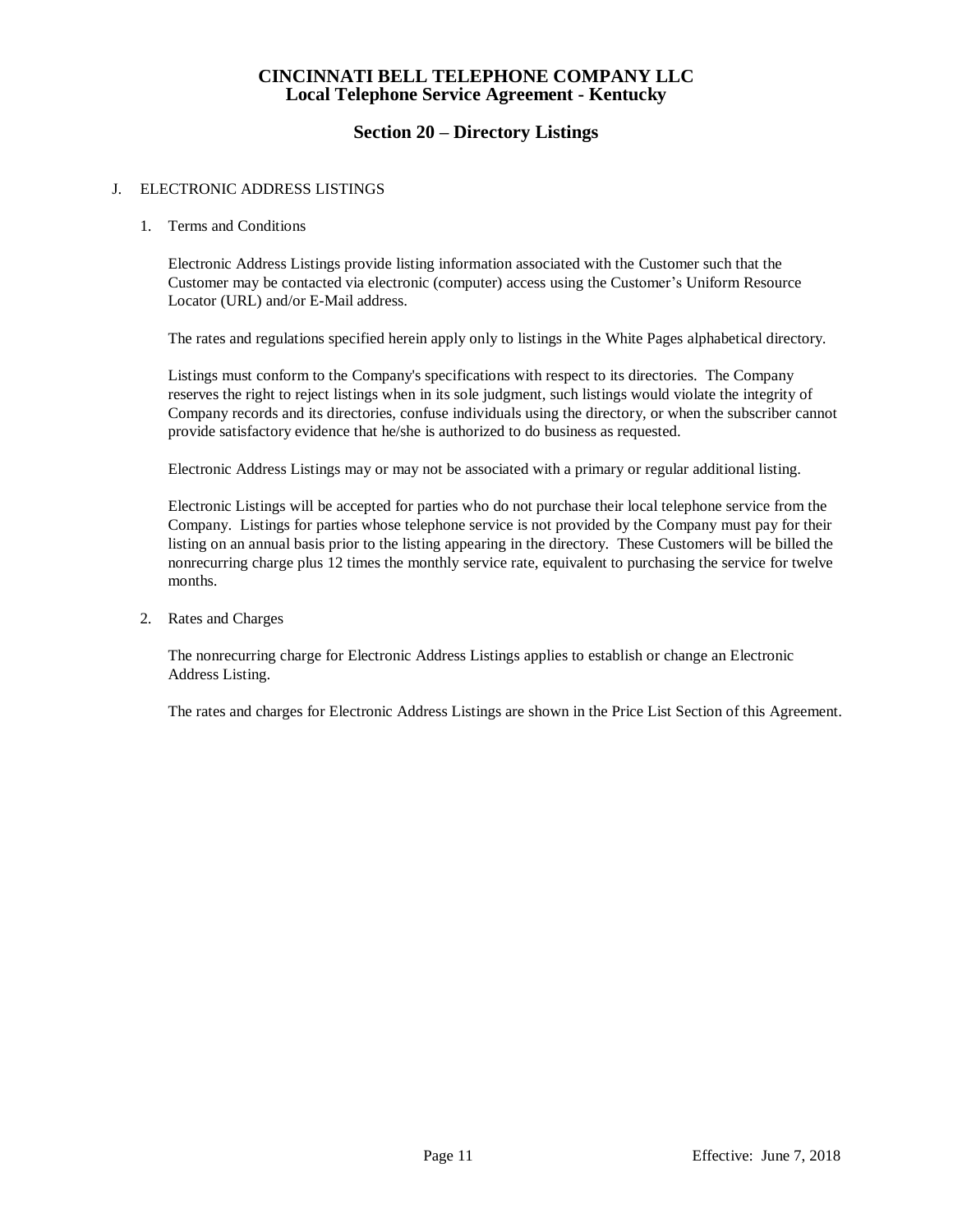### **Section 20 – Directory Listings**

#### K. SECRETARIAL LISTINGS

1. Terms and Conditions

Secretarial answering services may subscribe to Secretarial Listings on its administrative service or on its direct inward dialing service for its patrons who do not have a requirement for local exchange service.

Secretarial Listings must have the same address as the secretarial answering service.

The secretarial answering service subscribing to Secretarial Listings for its patrons must not provide telephone facilities for the use of its patrons nor may the patrons be permitted to use the secretarial answering service's administrative telephone service.

The secretarial answering service subscribing to Secretarial Listings will be responsible for all charges, including toll, applied to the telephone number listed for the patron.

2. Rates and Charges

The rates and charges for Secretarial Listings are shown in the Price List Section of this Agreement.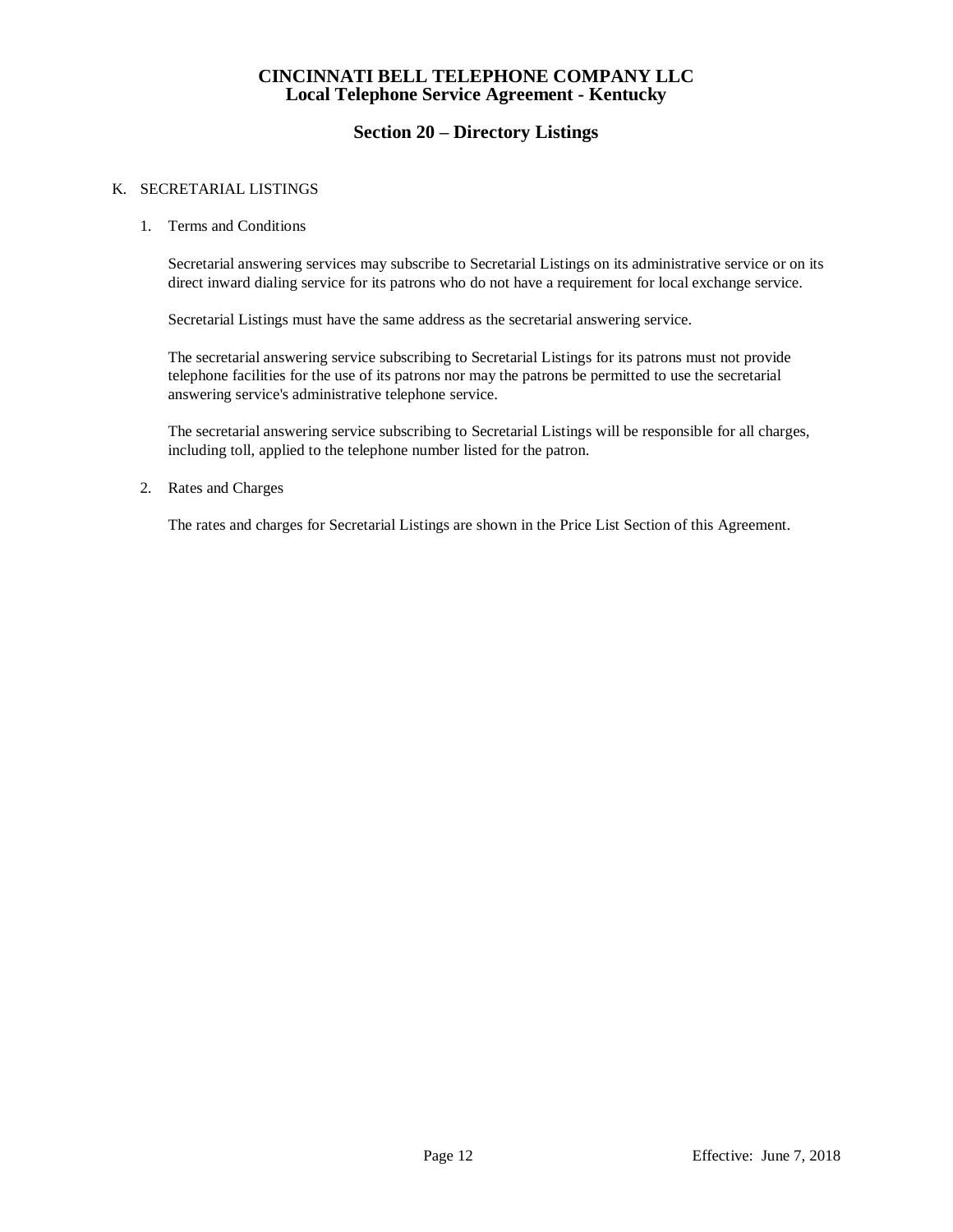## **Section 20 – Directory Listings**

#### L. EMERGENCY SERVICE PROVIDER DATABASE SERVICE (ESPDS)

- 1. General
	- a. The Company will provide Emergency Service Provider Database Service (ESPDS) to the customer (city, county, or municipality) solely for the purpose of delivering or assisting in the delivery of emergency notification. Customers ordering this service are required to provide written certification to the Company showing that they have the capability and authority to provide the service for which the data is intended.
	- b. The extract will include published, non-published, listed, and non-listed information including listed information of Competitive Local Exchange Carriers (CLECs), if present. The extract will consist of listed name, listed address (if present) and ten-digit telephone number.
	- c. ESPDS is available by, and must be ordered by, one of the following primary criteria:
		- 1. City/Municipality Name and State
		- 2. County Name and State

Customers may specify incorporated municipalities, unincorporated municipalities, or both. The information contained in all extract files will be sorted by telephone number in ascending sequence. Extracts will only be provided for the customer's jurisdictional area for which emergency services or emergency support services are authorized. Foreign listings, Foreign Exchange, Foreign Central Office, and Multiple Listings will be excluded from the extract.

- d. The information provided by ESPDS may not be used, in whole or part, to provide Basic 911 or E911 Service. Misuse of the data provided pursuant to this tariff or failure to comply with any other provisions of this tariff will be cause for immediate suspension of the service provided hereunder.
- e. Any information shared between the Company and the ESPDS customer is considered confidential and proprietary.
- f. The information provided by ESPDS is available to customers utilizing one of the following data storage methods 1) CD-ROM or 2) e-mail dependent on file size constraints. Customers must specify the storage method when ESPDS is ordered.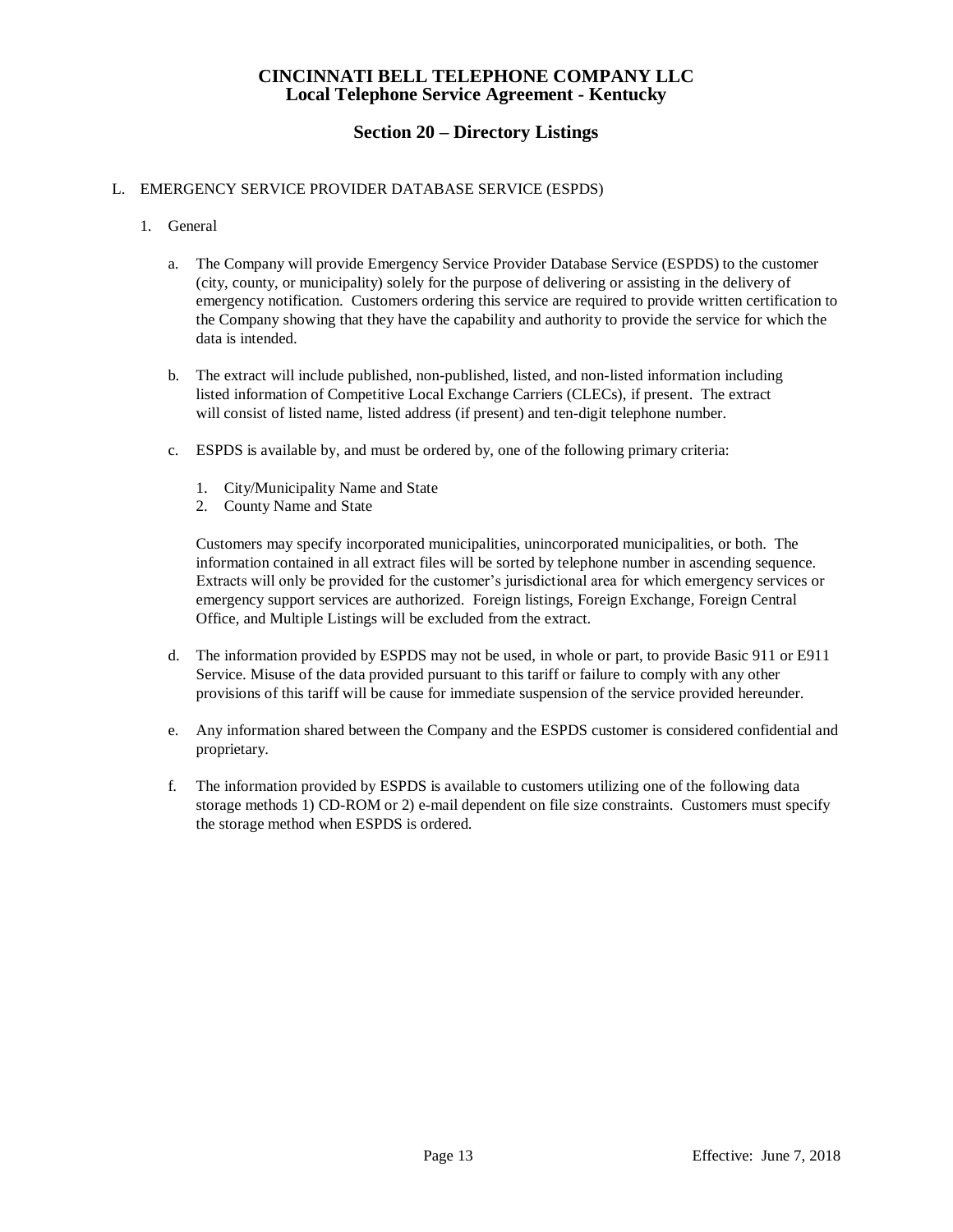## **Section 20 – Directory Listings**

#### L. EMERGENCY SERVICE PROVIDER DATABASE SERVICE (ESPDS) (Continued)

2. Definitions

#### **EMERGENCY**

Presence of actual or imminent conditions which present either:

- an immediate danger to the health or safety of people or
- a likelihood of severe irreparable damage to property.

#### EMERGENCY NOTIFICATION SERVICES

Emergency Notification Services are services that notify the public of an emergency.

#### EMERGENCY SERVICES

Emergency services include 911 emergency services (incoming calls to PSAP) and emergency notification services.

#### EMERGENCY SUPPORT SERVICES

Information or database management services used in support of emergency services.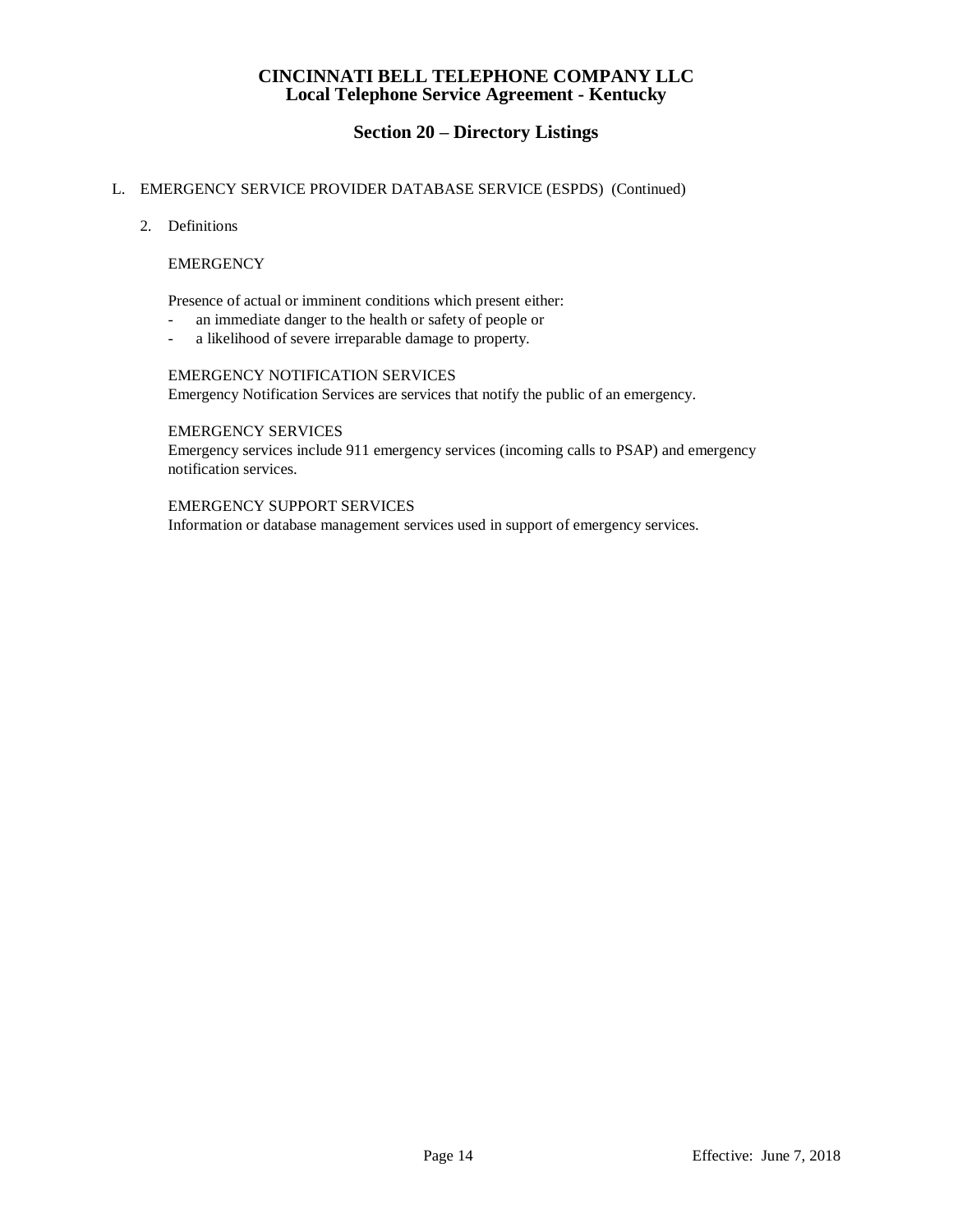## **Section 20 – Directory Listings**

#### L. EMERGENCY SERVICE PROVIDER DATABASE SERVICE (ESPDS) (Continued)

- 3. Regulations
	- a. Emergency services providers and emergency support services providers requesting this service must meet the current network standards and must cooperate with the Company's network operations center (NOC) to avoid network problems associated with the use of data obtained through this service.

Geographically focused calling patterns that result from the use of data provided hereunder may cause problems, including congestion, in the Company's network. One or more of the following must be used by the ESPDS customer to prevent network congestion problems:

- 1. The ESPDS customer's calling platforms should be equipped within reorder tone (RO) and "No Circuit Available" (NCA) announcement detection capability. Each platform should provide the capability to automatically throttle back call origination when a threshold of RO and NCA is reached. The throttling algorithm should allow for reduction call origination to the point where 99 percent of call origination reaches neither NCA nor RO.
- 2. The ESPDS customer's calling platforms should be designed with a call gapping mechanism to allow specification of, at most, one originating call per a specified time interval to any specific NPA-NXX code. The gaps should be capable of any time interval between 0 an 10 seconds. This is intended to give the ESPDS subscriber the capability of preventing excessive simultaneous call origination.
- 3. If the Company's NOC center determines that the call volume is having a negative impact on the Company's network, the NOC will request the ESPDS customer to throttle the outgoing calls generated by the event to a specified number of simultaneous calls. The ESPDS customer must implement each request within ten minutes of receipt from the Company's NOC center.
- b. The Company's NOC center must be notified of the target location and size of the event at the launch of an emergency call origination exceeding 1000 calls. The Company will provide a contact number to the ESPDS customer for this purpose. The subscriber will also provide the name (s) of the carrier(s), which will be utilized by the customer for the emergency call origination and the number of simultaneous calls.
- c. Each ESPDS customer must provide Company's NOC center up-to-date contact information for 7 days per week, 24 hours per day, and contact information for three levels of management escalation.
- d. The ESPDS customer agrees to work cooperatively with the Company's NOC in order to avoid network congestion than may affect the ability of customers to call out of an affected area. This includes implementation of call gaps on the calling platform at intervals recommended by Company's NOC.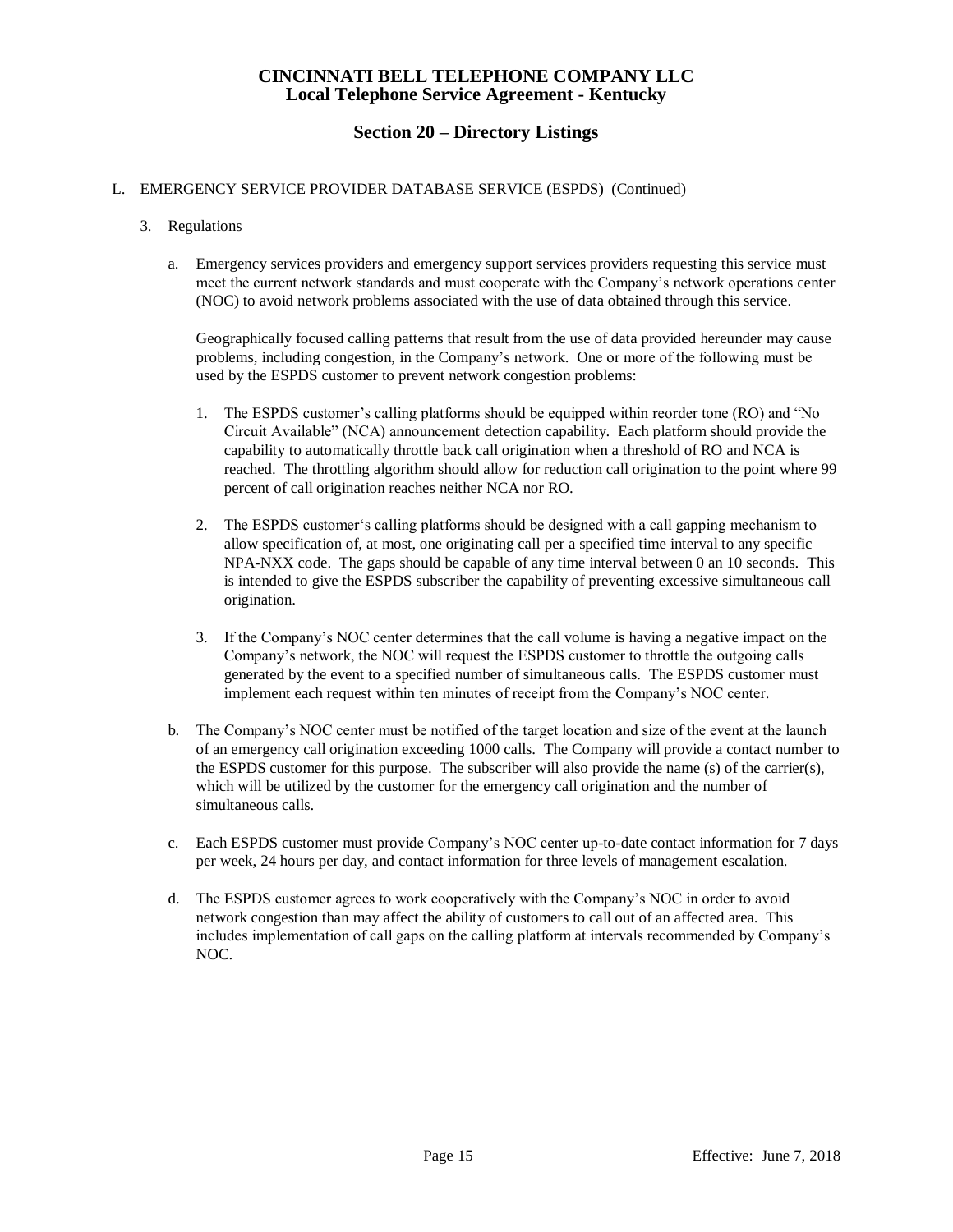## **Section 20 – Directory Listings**

#### L. EMERGENCY SERVICE PROVIDER DATABASE SERVICE (ESPDS) (Continued)

- 3. Regulations (Continued)
	- e. The Company's NOC will utilize protective controls including those outlined in the Company's Intrastate Access Service Tariff, in order to minimize congestion and to allow the customers the ability to call out of an affected area. The traffic originated based upon the ESPDS customer's use of the data provided hereunder may be affected by these controls. The Company will not be liable for the intentional or unintentional blockage of any traffic in any way related to the ESPDS customer's use or the use by its agents or contractors of the data provided hereunder.
	- f. The Company does not guarantee the completion of mass calling on its network.
	- g. With respect to the database extract file provided by this service, the ESPDS customers, providers of emergency services, providers of emergency support services, and their employees shall:
		- 1. Hold the information in confidence and protect it in accordance with the security regulations by which it protects its own proprietary or confidential information.
		- 2. Restrict disclosure of the information solely to those employees with a need to know and not disclose it to any other parties.
		- 3. Be responsible for determining the information it will use from the data provided by this service
		- 4. Use the information only in connection with delivering or assisting in the delivery of emergency services and
		- 5. Notify the Company immediately if there is confirmed or suspected misuse of the data by any party or parties.
	- h. Any published, listed, or non-published number or any information provided by the Company shall be used only by an ESPDS customer for the sole purpose of delivering or assisting in the delivery of emergency services. Any use involving the reproduction, publishing, reselling, disclosing, tampering with, or providing access to information in the database for any purpose other than the provision of emergency support services is strictly prohibited and any known violations must be reported to the Company immediately. Information obtained by the ESPDS customer pursuant to this tariff may be provided to the ESPDS customer's client(s) as a part of the call attempts/completions reports only upon execution by the ESPDS customer's client(s) of a written agreement limiting use of the information and providing for its protection in the same manner as is set forth in this tariff regarding use and protection of the information by the ESPDS customer. The Company does not transfer right, title or interest (including intellectual property rights), if any, which it may have in and to ESPDS.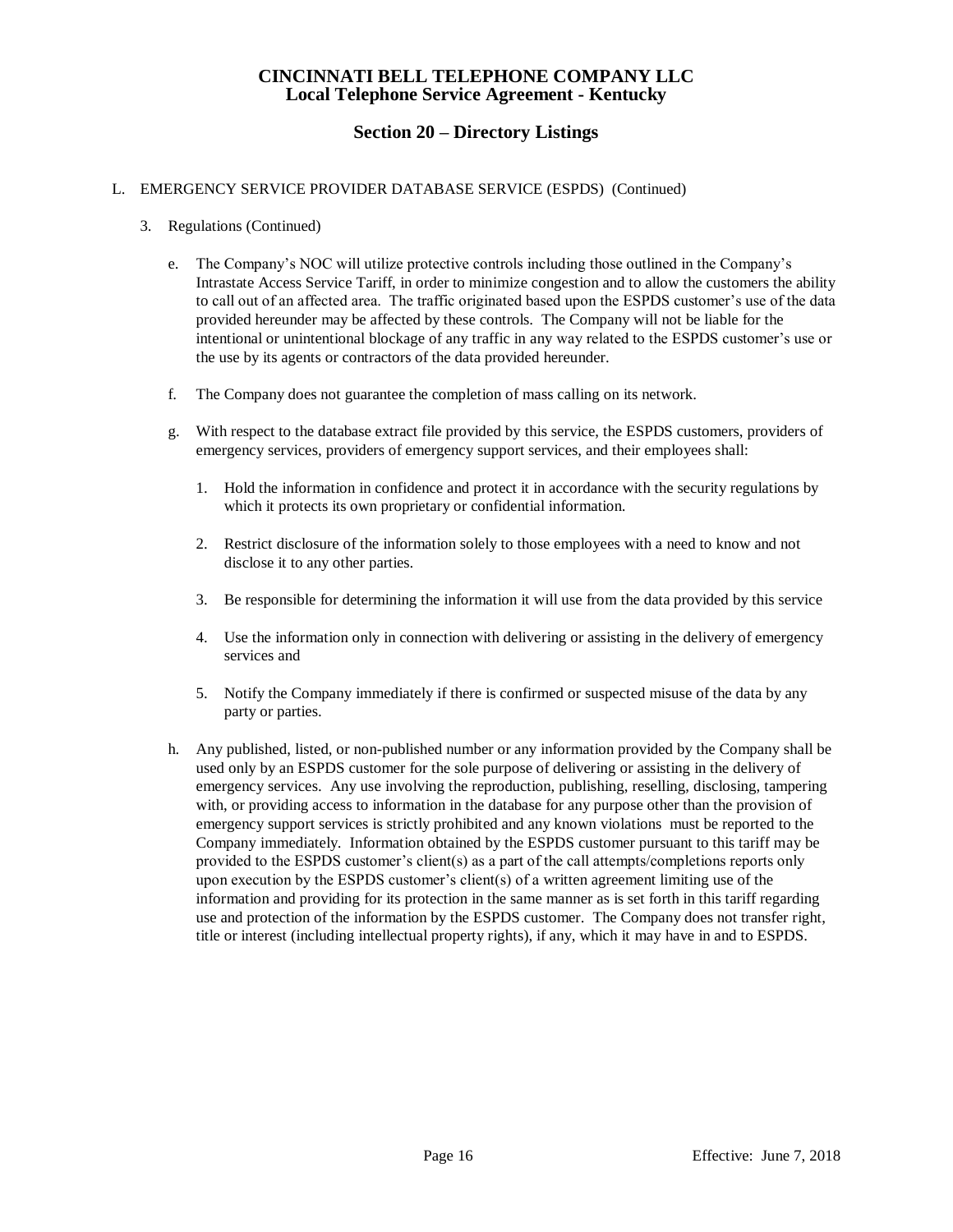### **Section 20 – Directory Listings**

#### L. EMERGENCY SERVICE PROVIDER DATABASE SERVICE (ESPDS) (Continued)

- 3. Regulations (Continued)
	- i. The data shall be secured by the ESPDS customer from unauthorized usage.
	- j. The company shall not be required to modify its network operations or protocols to accommodate any emergency services providers' or emergency support providers' equipment, systems or data processors.
	- k. Emergency Service Providers Data service may not be used for any purpose which violates federal or state laws, statutes, regulatory orders or tariffs.
	- l. The emergency services provider or emergency support services provider agrees to hold harmless and indemnify the Company, its employees, directors, officers, agendas, and subcontractors from and against any and all claims or suits which arise out of or result from the provision of the database extract file, specifically including, but not limited to, all claims or suits resulting from or allegedly resulting from errors or omission in the file or the use of such information by the ESPDS customer, emergency services providers, or the emergency support services providers.
	- m. Each emergency services provider or emergency support services provider agrees to release, defend, indemnify and hold harmless the Company, its agents and subcontractors from any and all losses, claims, demands, suits, and other actions, or any liability whatsoever, whether suffered, made, instituted or asserted by the customer or by any other party or person: 1) for any personal injury to or death of any person or persons, or any loss, damage or destruction of any property, whether owned by the customer or others, and which arises out of the negligence or other wrongdoing act of the Company, the customer, its user agencies or municipalities or employees or agents of any one of them, or 2) for any infringement or invasion of the right of privacy of any person or persons, caused or claimed to have been caused, directly or indirectly, but the installation, operation, failure to operate, maintenance, removal, presence, condition, location, or use of the service and the equipment associated therewith, including, but not limited to, the identification for the telephone number, service address or name associated with the telephone number used by the party or parties utilizing the service hereunder, or 3) arising out of any action or omission of the customer, in the course of using services provided pursuant to this Tariff.
	- n. In the event the data is enhanced, modified, and/or merged with data obtained from other sources by the ESPDS customer, all restrictions, regulations, and limitations contained in this tariff remain applicable to the ESPDS customer.